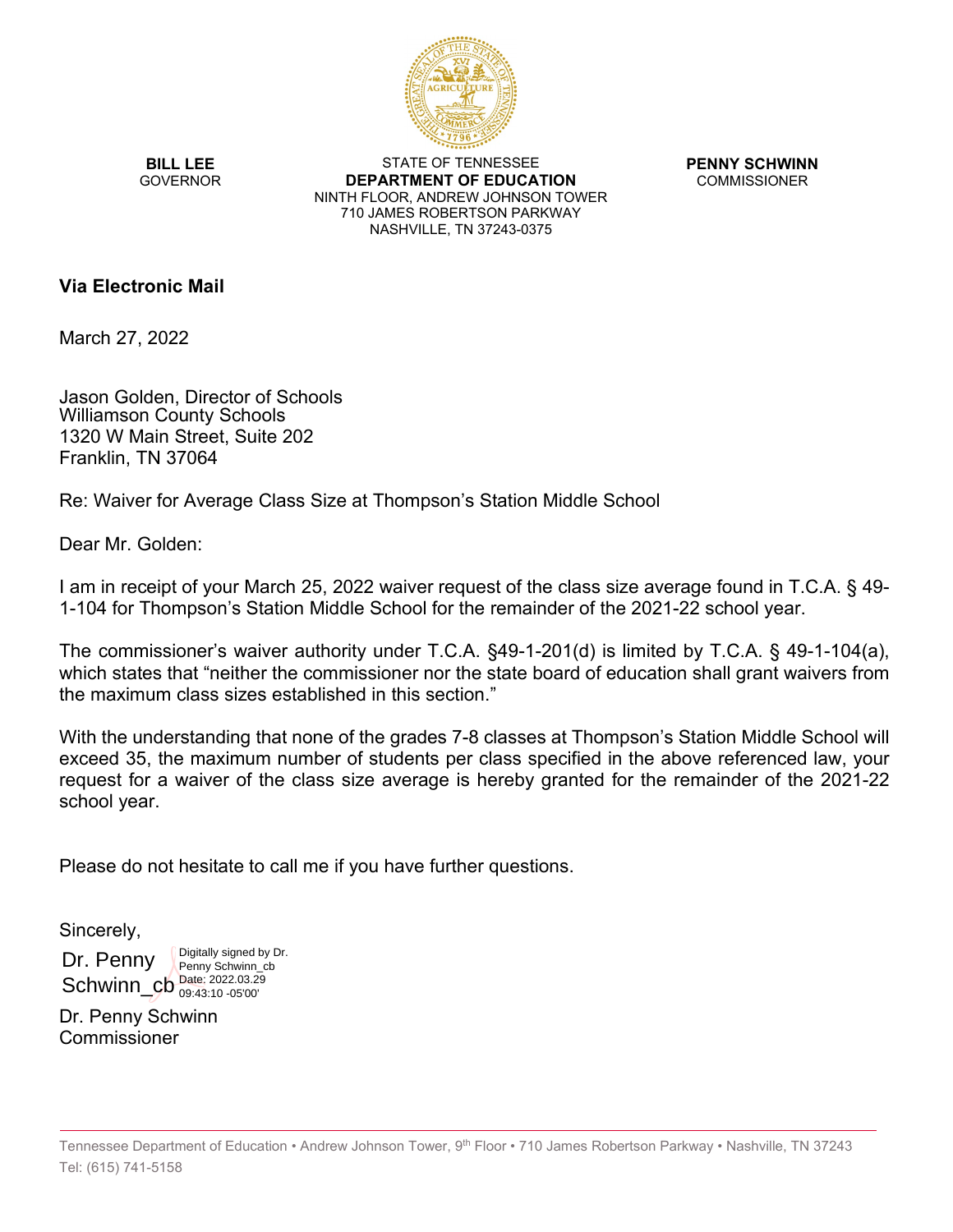



710 James Robertson Parkway - Andrew Johnson Tower, 9<sup>th</sup> Floor - Nashville, TN 37243

# **Local Education Agency Waiver Request**

Pursuant to Tennessee Code Annotated § 49-1-201(d), upon application by the local education agency for one (1) or more of its schools, the commissioner of education may waive any state board rule or statute that inhibits or hinders the LEA's ability to meet its goals or comply with its mission. Please submit completed forms to Commissioner.Schwinn@tn.gov. Following review by the commissioner, the district will be notified in writing if the waiver request is approved or denied. Unless otherwise stated, all waivers granted by the commissioner shall be granted for one year terms.

Waivers may not be granted by the commissioner for regulatory or statutory requirements related to:

- (A) Federal and state civil rights;
- (B) Federal, state and local health and safety;
- (C) Federal and state public records;
- (D) Immunizations;
- (E) Possession of weapons on school grounds;
- (F) Background checks and fingerprinting of personnel;
- (G) Federal and state special education services;
- (H) Student due process;
- (I) Parental rights;
- (J) Federal and state student assessment and accountability;
- (K) Open meetings;
- (L) Educators' due process rights;
- (M) Reductions in teachers' salaries;
- (N) Employee rights, salaries and benefits; and
- (O) Licensure of employees.

#### **Local Education Agency:**

**Williamson County Schools** 

### **School Information (if applicable):**

## School Name:

Thompson's Station Middle School

### Street:

2638 Clayton Arnold Road

City: Thompson's Station

Zip Code: 37179